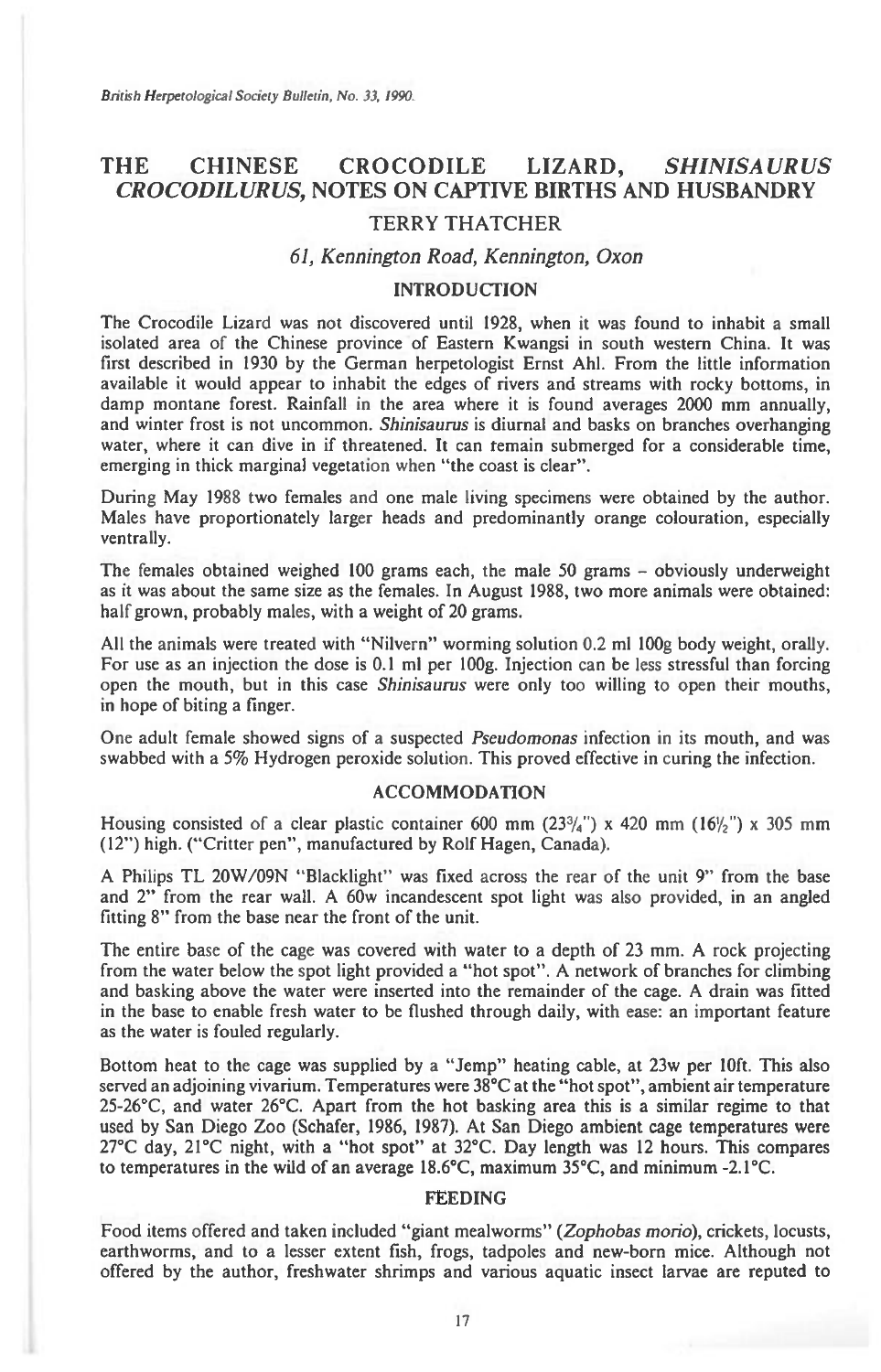be popular. Slugs and snails were offered but refused.

In an environment such as described above many food items can drown before being eaten, so some items are best fed from tweezers if time, and the lizards permit.

The adults have generally been more erratic in their feeding habits than the younger specimens.



Plate 1. Adult Chinese Crocodile Lizard, *Shinisaurus crocodilurus.* 

# REPRODUCTION

Almost immediately after acquisition some interaction was observed between the sub-adults, with chasing and some head bobbing. One youngster incurred a wound on the neck, but no further aggression occurred and the wound healed quickly.

On 11 January, 1989, two live young were born, with some underdeveloped eggs. The young were removed to rear separately. On 5 March, 1989 a second female produced two live young, sometime before 10.30 am; unfortunately these were not removed immediately and an hour later had been eaten. During the course of the day four more dead young and one live were born. This time, the lesson learnt, the live animal was rescued. The last birth on that day was around 7.15 pm but the next day one more dead youngster was passed, making a total of 8.

Some of those born dead were enclosed tightly in their birth membranes, others slightly free but with the membrane constricting the neck. It seemed they were born dead but it is possible one or two may have drowned trying to release themselves from their birth sacs. There were no signs of deformities.

The females were suspected to be gravid when obtained, though this is not certain. The females measured 366 mm in total length, of which 200 mm was tail. The head width was 24 mm. The new-born young were 53-54 mm s.v. length, tails 72-73 mm, head width 9 mm. The young born in January had after two months reached 57 mm s.v., 59-65 mm tail.

In the collection of San Diego Zoo, mating was observed on 7 March 1986, and young were born on 22 November 1986 and 19 December 1986. The average litter size was nine.